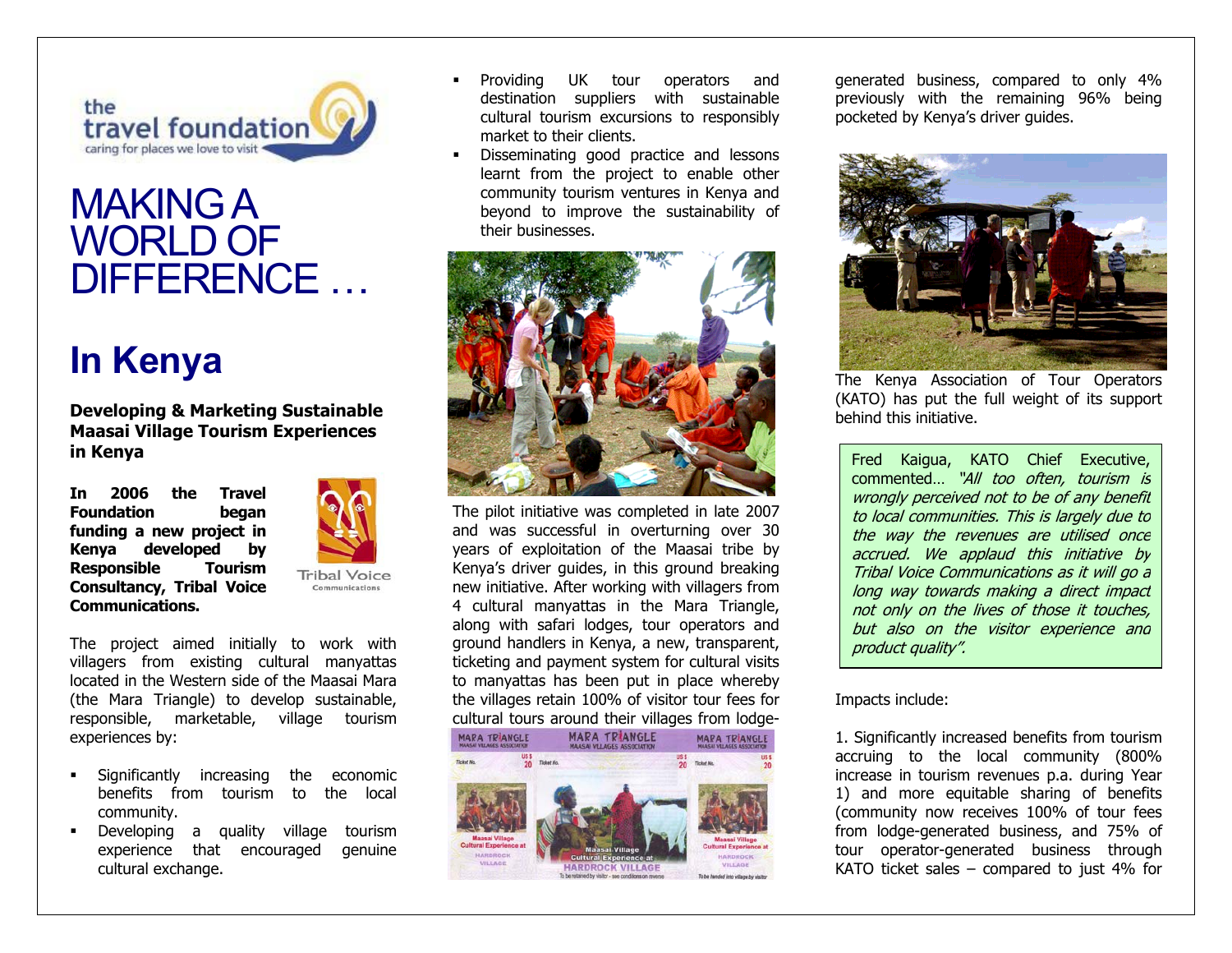both previously). The 4 villages in the pilot earned circa. \$60,000 from tourism in the first year of this initiative through the implementation of a transparent, cashless, visitor fee payment system and linking the villages into the formal supply chain i.e. doing business directly with tour operators and safari lodges. The villages uniting and forming the **Mara Triangle Maasai Villages Association** gave them the collective voice necessary to negotiate formal supply agreements with tour operators, ending the long-established 'informal' practice of driver guides taking 96% of visitor tour fees.

2. Increased visitor satisfaction with excursions (100% of clients surveyed via the visitor survey said that the excursions met or exceeded their expectations), and increased cultural exchange (as evidenced by visitor survey results and format of newly developed, participatory cultural tours in the villages).



3. All lodges now brief their clients on the do's and don'ts when visiting the villages to minimise their impacts, along with these being published on the back of visitor entry tickets.

4. Other communities (Maasai villages on the Narok side of the Mara) and community tourism development organisations (SEMADEP, Ecotourism Kenya, SNV Kenya, ACC) have already taken on board the lessons learnt from this pilot project and are adopting them in their own work with communities in Kenya.



5. The current cultural tourism product has been enhanced and new product developed that gives these villages a marketing edge and increased visitor satisfaction at the same time.

6. Villagers are empowered and have the skills, tools and knowledge to operate their tourism businesses on a sustainable basis into the future.

7. The excursions are now marketed by the lodges and tour operators in Nairobi and Mombasa, with formal supply agreements now in place. For the first time in over 30 years the Maasai are part of the formal supply chain in tourism.

8. Villagers now, for the first time in over 30 years of running tourism businesses, feel that they are part of the tourism industry in Kenya.

9. The villages are already seeing the fruits of the increased benefits from tourism – Enkereri village has expanded its community school to 2 classrooms and has now employed 2 teachers.

They have also started adult education classes, built long drop toilets, constructed a rainwater harvesting system, commissioned a survey to assess the potential for the construction of a borehole in the village, and sent 2 of their bright young stars to college for further education. All other villages have built longdrop pit latrines and Enkutoto village has opened a nursery school. Importantly the community is empowered and confident and is initiating a host of other new businesses from cow dung briquette production through to a curio bead business.



A report has been produced which highlights the lessons learnt in turning around these failing community tourism ventures. Aimed at disseminating best practice in this area for use by other community projects/destinations, the report is available on both the Travel Foundation and Tribal Voice Communications websites.

Much media coverage has been achieved on the initiative both in the UK and Kenya (both online and offline), including high profile coverage in a BBC2 primetime documentary entitled 'Should We Really Give Up Flying', the Sunday Observer newspaper and the Times